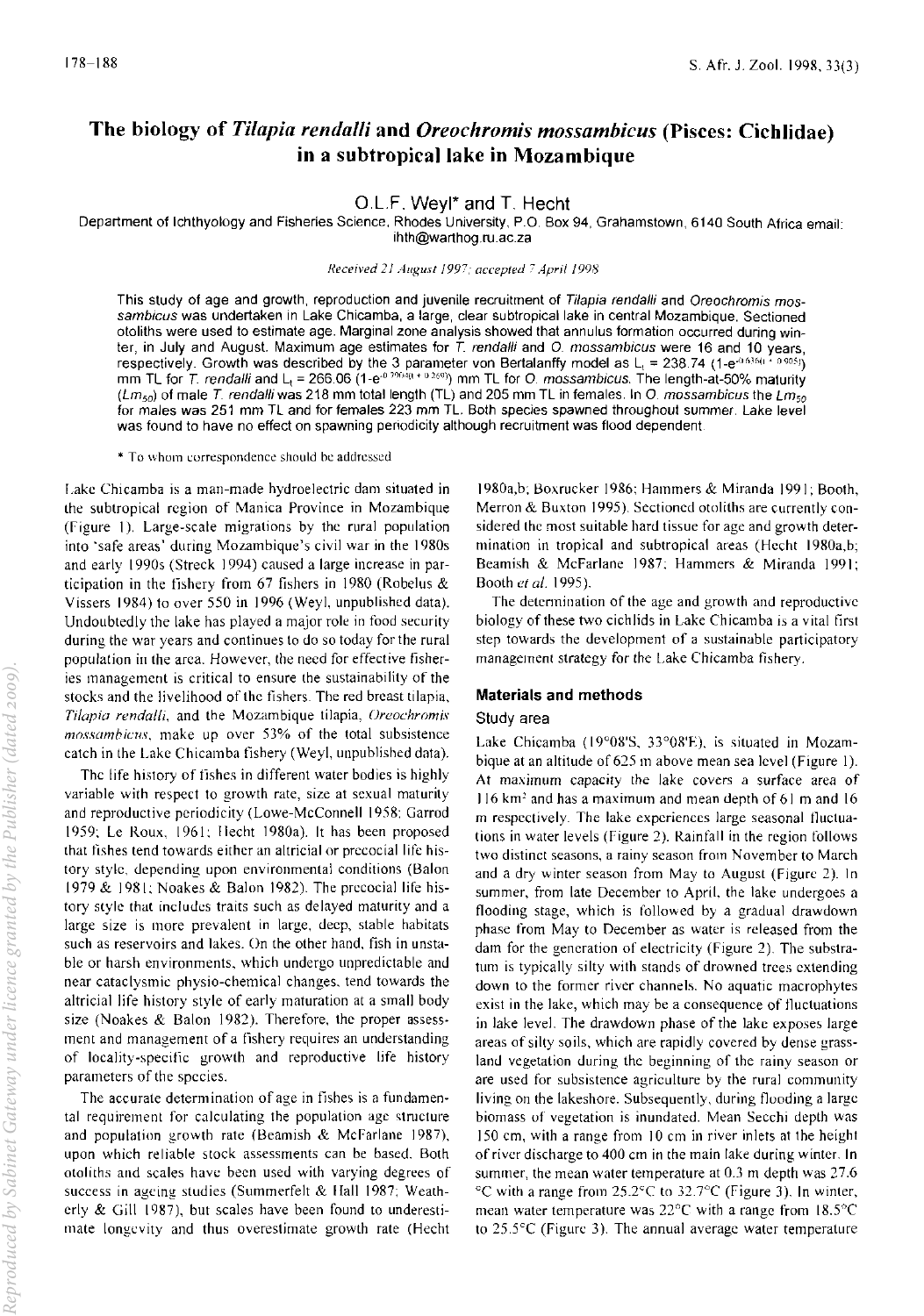

Figure 1 Map of Lake Chicamba, Mozambique. showing gill net and seine net sampling sites.



Figure 2 Monthly rainfall (mm) and lake level in metres above mean sea level (m amsl) for the period January 1992 to December 1996 in Lake Chicamba. Mozambique.

## was 25.8°C.

Samples of T. *rendalli* and *O. mossambicus* were collected monthly from selected sampling sites in the lake between October 1995 and September 1996 (Figure 1). Fish were collected from the dam using 30 m seine nets with mesh sizes of 10 mm and 25 mm and gill net fleets consisting of six 10  $\times$ 3 m (30 m') panels with stretched mesh sizes of 25 mm, 50 mm, 70 mm, 90 mm, 110 mm and 130 mm. Gill nets were set in 3 m depth to touch the substratum between 16hOO and 17hOO and collected no later than 08hOO the next morning.

All fish were measured to the nearest millimetre total length (TL) and weighed whole. The fish were then dissected and sexed. The gonads were removed, weighed and categorised according to the developmental stages described in

Table I. The eviscerated mass of the fish was then recorded.

### Otolith examination

Samples of *T rendalli* and 0. *mossombicus* samples for age and growth detennination were selected according to the length freyuency of each size class in the experimental catch. Sagittal otoliths were removed from 199 O. mossambicus (83-364 mm TL) and 300 *T. rendalli* (70-310 mm TL), sampled between October 1995 and September 1996. Otoliths were cleaned and stored dry in cross-referenced manilla envelopes. Otolith length (along the longitudinal axis) and width (along the transverse axis) were recorded to the nearest 0.05 mm using vernier callipers. Fish TL and standard lengths (SI..) were recorded to the nearest millimetre. To enhance the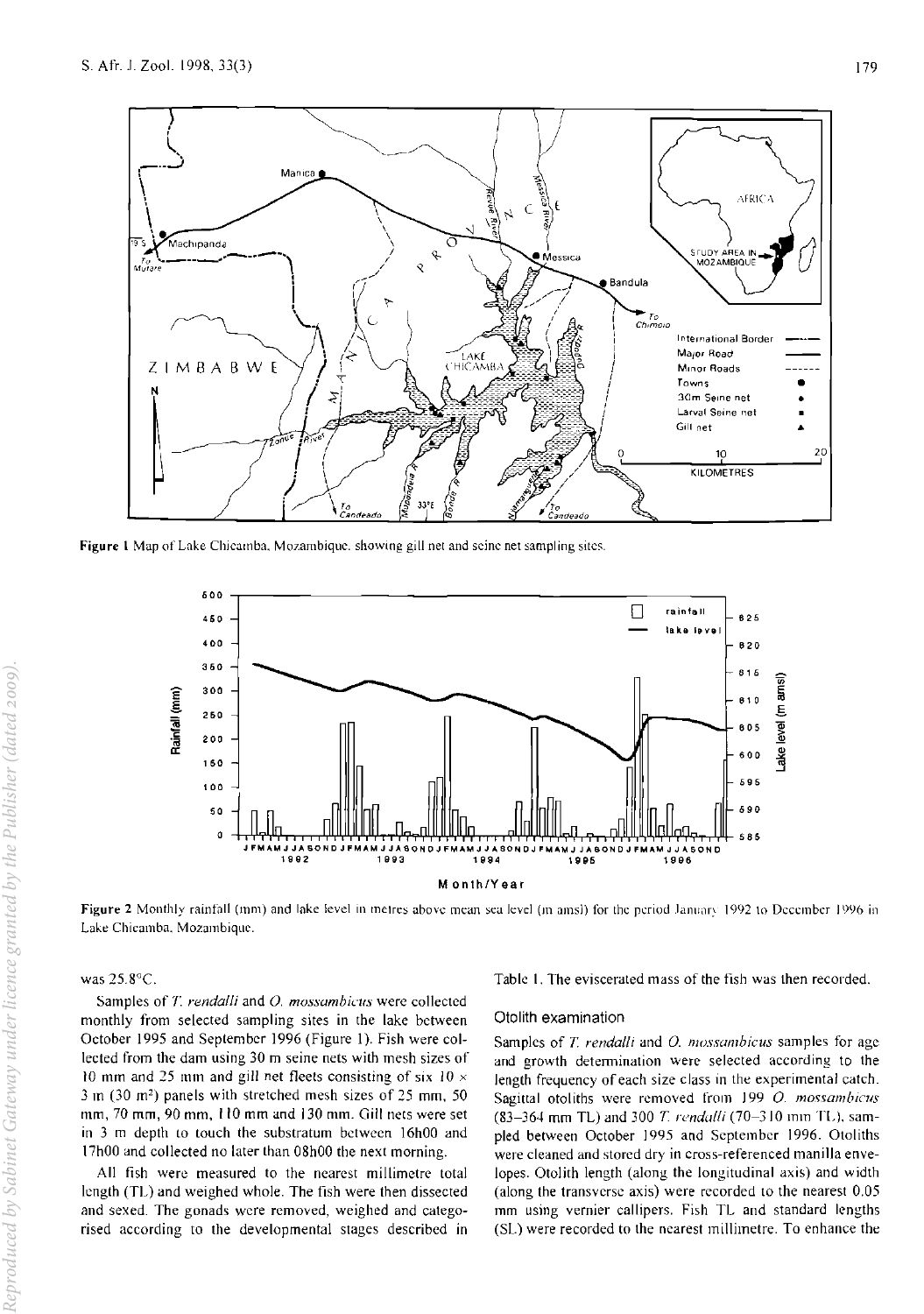

Month

Figure 3 Mean monthly water temperature ( $^{\circ}$ C)  $\pm$  standard deviation at 0.3 m depth in Lake Chicamba, Mozambique.

Table 1 The descriptive criteria used to stage male and female Tilapia rendalli and Oreochromis mossambicus gonad development (adapted from Arthington & Milton 1986)

| Stage of gonad development Description |                                                                                                                                                           |  |  |  |  |  |  |
|----------------------------------------|-----------------------------------------------------------------------------------------------------------------------------------------------------------|--|--|--|--|--|--|
| Juvenile                               | Gonads not fully formed but present as two<br>transparent threads of tissue. Sex not distinguish-<br>able macroscopically.                                |  |  |  |  |  |  |
| Resting                                | Ovary white or slightly yellowish. Oocytes mac-<br>roscopically distinguishable. Testis distinguish-<br>able as small white bands.                        |  |  |  |  |  |  |
| Developing                             | Ovary enlarged, oocytes readily visible and<br>yellow. Testis broadened, distended and cream in<br>colour.                                                |  |  |  |  |  |  |
| Ripe                                   | Oocytes of maximum size (2.5-3.4 mm along the<br>long axis), readily extruded from female under<br>abdominal pressure. Testis swollen to maximum<br>size. |  |  |  |  |  |  |
| Spent                                  | Ovary partly empty and flaccid with irregular<br>oocyte size. Testis flaccid.                                                                             |  |  |  |  |  |  |

visibility of the otolith rings, the otoliths were burnt over a low intensity ethanol flame until they turned pale brown. Care was taken not to char the otoliths, as this tends to obscure the internal structure and margin of the otolith (Booth  $&$  Merron 1996). The otoliths were mounted medial side down in clear polyester casting resin and sectioned transversely through the nucleus using a double-bladed diamond-edged saw and mounted on slides with DPX mountant.

The number of opaque zones was read on two occasions with a dissecting microscope under transmitted light. If the two readings were the same then the age estimate was accepted. If the two readings did not agree a third reading was taken and the age estimate was accepted if two of the three readings were the same. If three readings differed by two years then the mean of the three estimates was taken. If the readings differed by more than two years, the otolith was rejected.

The outer margin of 141 *T. rendalli* and 185 0. *mossambicus* otoliths sampled at monthly intervals was examined. In otoliths, growth is reflected as alternating opaque and translu-



Figure 4 Photomicrographs of sagittal otoliths from a 231 mm total length, 14-year-old *Tilapia rendalli* (a) and 320 mm total length, 10 year-old Oreochromis mossambicus (b) from Lake Chicamba, Mozambique. Dots indicate opaque zones. Note the opaque margin (om) on the T. rendalli otolith.

cent zones (Figure 4 A  $\&$  B). The composition of the outer margin was noted and expressed as a percentage of the monthly sample (Figure 5 A & B).

## Growth parameter calculation

Recommendations by Punt & Hughes (1992) for determining and fitting appropriate growth models were followed. The non-parametric one-sample runs test for randomness and the Bartlett's test for homoscedascity (Hughes 1986) were applied, Variance estimates were calculated using the (conditioned) parametric bootstrap resampling method (Efron 1982) with 500 bootstrap iterations. Standard errors and 95% confidence intervals were constructed from the bootstrap data using the percentile method described by Buckland (1984). PC-YIELD 2.2 (Punt & Hughes 1992) was used to execute the above procedure. This software uses a non-linear minimisation routine (simplex method) to obtain parameter estimates for the selected growth mode!. The selected model was the 3 parameter specialised von Bertalanffy growth model of the form

 $L_{i} = L_{\infty} (1-e^{-K(t-t_{i})})$ 

where  $t_a$  is the age at 'zero' length;  $L_a$  is the predicted asymptotic length and  $K$  is the Brody growth co-efficient (Ricker 1975; Punt & Hughes 1992).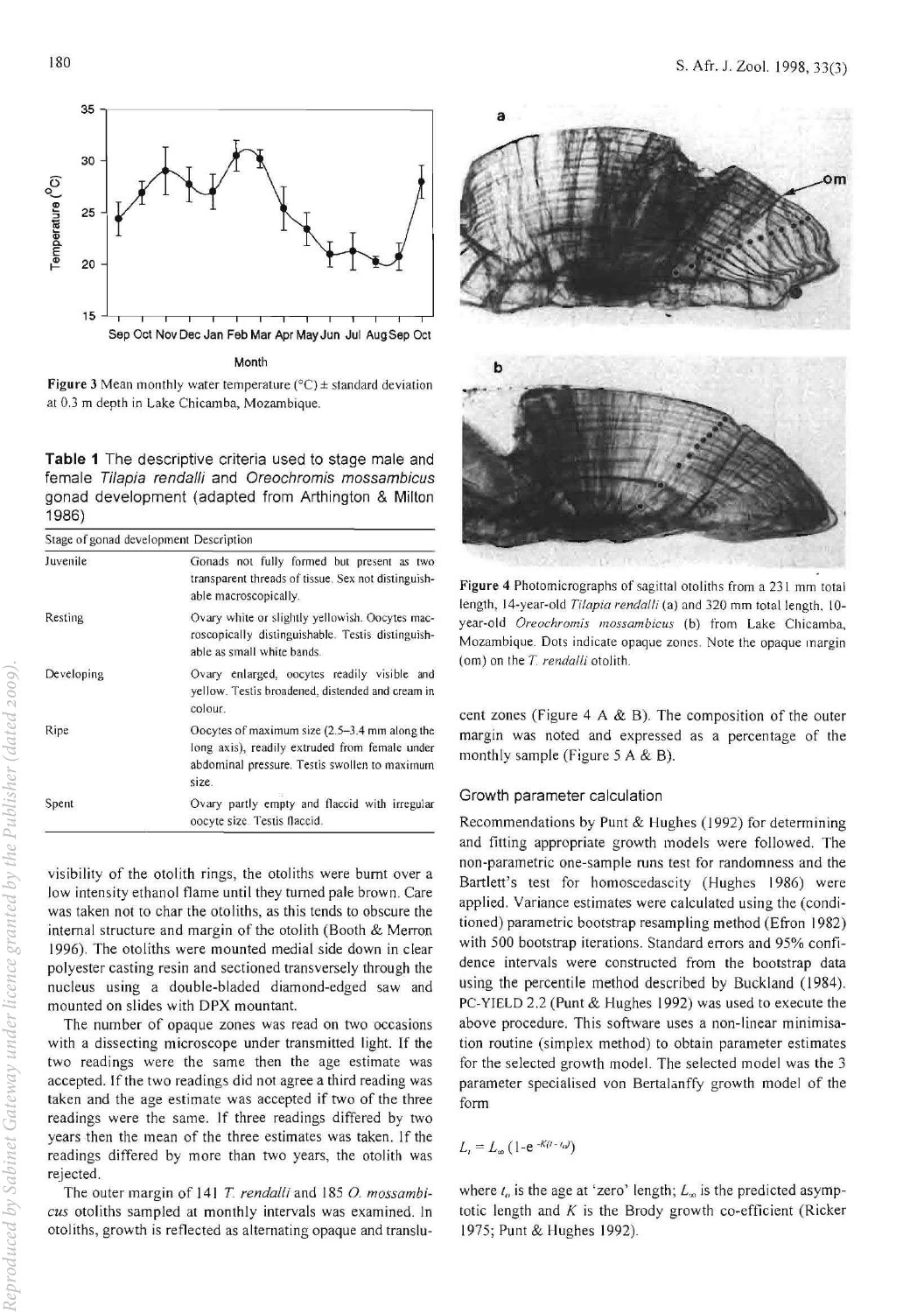

**Figure 5** The monthly percentage of *Tilapia rendalli* (A) and *Oreochromis mossambicus* (B) otolith samples with an opaque margin. Samples were obtained monthly from Lake Chicamba, Mozambique.

## Matunty and spawning periodicity

Mean length at sexual maturity was determined from 328 male and 40 I female *T rendalli* and 125 male and 442 female O. *mossambicus* collected during the peak reproductive season between October and December. The proportion (P) of sexually mature individuals by length  $(L)$  was fitted to the logistic curve:

 $P = 1/(1 + \exp[-r(L-Lm_{50})])$ 

where r is the slope of the curve and  $Lm_{50}$  is the mean length at sexual maturity. Since the highest proportion of mature *0 mossambicus* females was 76.9% the logistic curve for this plot (Figure 4D) was fitted to data which were multiplied by a correction factor of 1.3. This correction factor was applied since fitting the logistic curve directly to data from populations where not all mature individuals are in reproductive condition at the same time leads to an overestimation of  $Lm_{50}$ (King 1995).

Temporal patterns in reproductive activity were assessed on the basis of gonadosomatic index and development stages of the gonads of 201 female *T. rendalli* and 228 female *O. mossambiclls* sampled at monthly intervals. All fish in the sample were above the mean size at sexual maturity. Gonadosomatic index (GSI) was expressed as:

$$
GSI = \left[\frac{Gonad \; mass \; (g)}{Eviscerated \; mass \; (g)}\right] \times 100
$$

Eviscerated mass was used to minimise bias from variable gut fullness.

## Juvenile cichlid abundance

Juvenile cichlid abundance in the shallow littoral (depth  $\leq 0.5$ ) m) was determined using a  $1 \text{ m} \times 2 \text{ m}$  seine net with a mesh size of I mm. Monthly samples were taken from five sites on the lake (Figure I) with five hauls being performed at each site. Each haul covered an area of  $10 \text{ m}^2$  and in sites with drowned forests hauls were performed between the trees. To validate the estimates of cichlid abundance in the shallow littoral, a 30 m long  $\times$  3 m deep seine net with a mesh size of 10 mm was used to determine juvenile cichlid abundance in lake areas less than 2 m deep. Ten seine net hauls were conducted in three sampling areas (Figure I) per month. Each haul covered an area of approximately 140 m<sup>2</sup>. In both cases only cichlids of less than 50 mm TL were used for subsequent analysis.

#### Statistical analysis

The proportions of ripe females, GSI values and juvenile cichlid densities were grouped into three categories according to season. These were flooding summer (January-April), winter (May-September) and drawdown summer (October-December). The seasonal distribution of ripe females was analysed using a  $2 \times 3$  contingency table. Seasonal variations in GSJ values and cichlid densities were compared using the non-parametric Kruskal-Wallis One Way Analysis of Variance (ANOVA) on ranks. To isolate the group or groups that differed from the others an All Pairwise Multiple Comparison Procedure (Dunn's Method) was performed. A significance level of  $p \le 0.05$  was used in all tests.

## Results

#### Age and growth

Morphometric relationships between total length and weight, otolith length along the longitudinal axis, otolith diameter along the transverse axis and standard length are summarised in Table 2. The results presented in Figure 5 show that one

Table 2 Morphometric relationships of Tilapia rendalli and Oreochromis mossambicus sampled in Lake Chicamba, Mozambique. Wt = weight,  $TL = total length$ .  $SL =$  standard length,  $OL =$  otolith length along the longitudinal axis,  $OD =$  otolith diameter along the transverse axis

|               | Relationship                          | F    | р            | n   |
|---------------|---------------------------------------|------|--------------|-----|
| T. rendalli   |                                       |      |              |     |
| Wt(g)         | $= 0.000012$ TL (mm) <sup>3.136</sup> | 99-1 | ${}< 0.001$  | 821 |
| $TL$ ( $mn$ ) | $= 23.28$ OL (mm) <sup>1.184</sup>    | 98.0 | ${}< 0.001$  | 100 |
| $TL$ (mm)     | $=$ 36.57 OD (mm) <sup>1.217</sup>    | 96.0 | $\leq 0.001$ | 100 |
| SL(mm)        | $= -2.290 + 0.797$ TL (mm)            | 95.3 | ${}_{0.001}$ | 366 |
| O.mossambicus |                                       |      |              |     |
| Wt(2)         | $= 0.000021$ TL (mm) <sup>2.984</sup> | 99.1 | ${}< 0.001$  | 602 |
| $TL$ ( $mu$ ) | $= 18.84$ OL (mm) <sup>1.224</sup>    | 96.6 | ${}_{0.001}$ | 61  |
| $TL$ ( $mn$ ) | $=$ 31.41 OD (mm) <sup>1.270</sup>    | 95.0 | < 0.001      | 61  |
| SL(mm)        | $=-1.722 + 0.802$ TL (mm)             | 98.2 | ${}_{0.001}$ | 250 |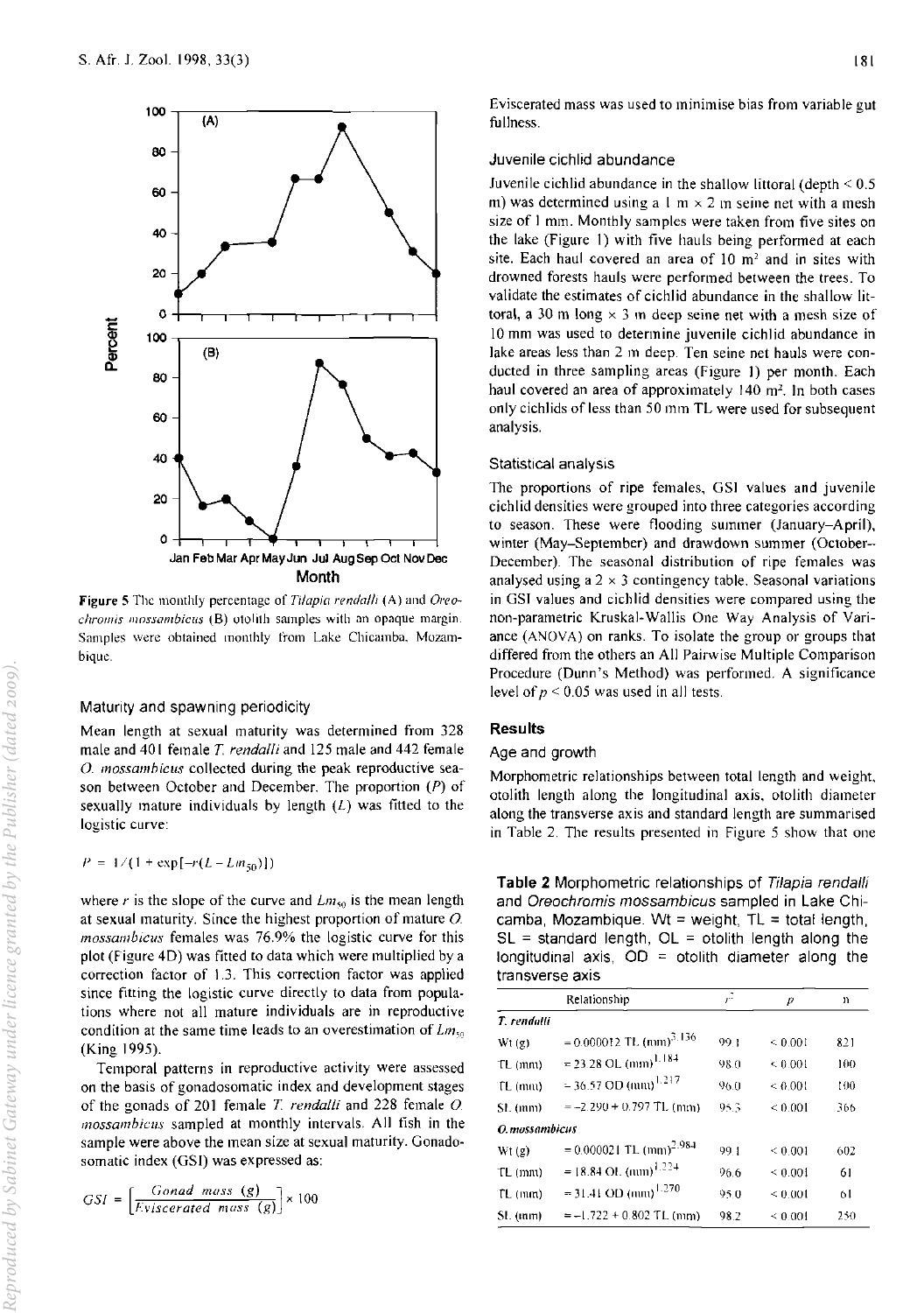Table 3 Age-length key for Tilapia rendalli collected from Lake Chicamba, Mozambique. Age was estimated by reading sectioned saggital otoliths

|             |                |                |                |                         |                          |                |                |              | Age            |              |              |              |                    |              |              |                |              |
|-------------|----------------|----------------|----------------|-------------------------|--------------------------|----------------|----------------|--------------|----------------|--------------|--------------|--------------|--------------------|--------------|--------------|----------------|--------------|
| Length      | 0              | $\mathbf{I}$   | $\overline{2}$ | 3                       | 4                        | 5              | 6              | 7            | 8              | 9            |              | 1011         |                    |              |              | 12 13 14 15 16 |              |
| $1 - 70$    | $\mathbf{I}$   |                |                |                         |                          |                |                |              |                |              |              |              |                    |              |              |                |              |
| $71 - 80$   | 4              |                |                |                         |                          |                |                |              |                |              |              |              |                    |              |              |                |              |
| $81 - 90$   | 4              |                |                |                         |                          |                |                |              |                |              |              |              |                    |              |              |                |              |
| $91 - 100$  | 21             | $\mathbf{I}$   |                |                         |                          |                |                |              |                |              |              |              |                    |              |              |                |              |
| $101 - 110$ | 29             |                |                |                         |                          |                |                |              |                |              |              |              |                    |              |              |                |              |
| $111 - 120$ | 22             | $\overline{2}$ |                |                         |                          |                |                |              |                |              |              |              |                    |              |              |                |              |
| $121 - 130$ | Ħ              |                |                |                         |                          |                |                |              |                |              |              |              |                    |              |              |                |              |
| $131 - 140$ | 4              | I              |                | l                       |                          |                |                |              |                |              |              |              |                    |              |              |                |              |
| $141 - 150$ | t              | 2              |                |                         |                          | $\mathbf{l}$   |                |              |                |              |              |              |                    |              |              |                |              |
| $151 - 160$ | 5              | 8              |                |                         |                          |                |                |              |                |              |              |              |                    |              |              |                |              |
| $161 - 170$ | $\overline{4}$ | $\overline{c}$ |                |                         |                          |                |                |              |                |              |              |              |                    |              |              |                |              |
| $171 - 180$ |                | $\overline{a}$ |                | I                       |                          | $\mathbf{1}$   |                |              |                |              |              |              |                    |              |              |                |              |
| $181 - 190$ |                | 3              | $\mathbf{I}$   | ı                       | $\mathbf{1}$             | l              |                |              |                |              |              |              |                    |              |              |                |              |
| $191 - 200$ | ı              | $\overline{2}$ |                | 5                       | 4                        | 1              | 1              |              |                |              |              |              |                    |              |              |                |              |
| $201 - 210$ | $\mathbf{I}$   |                | 4              | $\overline{\mathbf{4}}$ | $\overline{\mathbf{3}}$  | l              |                |              |                |              |              |              |                    |              |              |                |              |
| $211 - 220$ | 1              | $\mathbf{I}$   | 5              | 5                       | $\overline{2}$           | 5              | 1              | $\mathbf{l}$ | 1              | 2            |              | $\mathbf{l}$ |                    |              |              |                |              |
| $221 - 230$ |                | $\mathbf{1}$   | 2              | 4                       | $\overline{2}$           | 6              | 5              | 1            | $\overline{2}$ | $\mathbf{I}$ |              | 4            | 2                  |              |              |                | 1            |
| $231 - 240$ |                |                | 3              | 4                       | $\overline{\mathbf{c}}$  | 5              | $\mathbf{1}$   | 3            | l              |              | $\mathbf{l}$ |              |                    |              | $\mathbf{I}$ | $\mathbf{I}$   |              |
| $241 - 250$ |                |                |                | I                       | 3                        |                | 6              | $\mathbf{I}$ | $\mathbf{1}$   | $\mathbf{I}$ | 2            |              | 1                  |              |              |                |              |
| $251 - 260$ |                |                | $\mathbf{l}$   | J                       | $\overline{\phantom{a}}$ | $\overline{2}$ | $\mathbf{1}$   | 3            |                |              |              |              |                    | ł            |              |                |              |
| $261 - 270$ |                |                |                | J                       |                          | 2              | $\overline{2}$ | 2            |                |              | 1            |              |                    |              |              |                |              |
| $271 - 280$ |                |                |                |                         |                          | l              |                |              |                |              |              | ı            |                    |              |              |                |              |
| $281 - 290$ |                |                |                |                         |                          | l              |                |              |                | 1            |              |              | $\pmb{\mathsf{l}}$ |              |              |                |              |
| $291 - 300$ |                |                |                |                         |                          |                |                |              |                |              |              |              |                    |              |              |                |              |
| $301 - 310$ |                |                |                |                         |                          |                |                | 1            |                |              |              |              |                    |              |              |                |              |
| n           | 13025          |                | 16             | 28                      |                          | 18 27 17 12    |                |              | 5              | 5            | 4            | 5            | 5                  | $\mathbf{1}$ | $\mathbf{I}$ | $\mathbf{I}$   | $\mathbf{I}$ |

hyaline and opaque zone are deposited in the otoliths of both species each year. These were considered as annuli and could be used to estimate the age of the two species.

Of the *300 T rendalli* and 199 0. *mossambicus* otoliths examined, 9 (3%) and 14 (7%), respectively, were rejected as unreadable. *T. rendalli* otoliths were assigned a maximum age of 16 years (Table 3) and 0. *mossambicus* otoliths were assigned a maximum age of 10 years (Table 4). The observed length-age keys for *T. rendalli* and 0. *mossambicus* are presented in Tables 3 and 4 respectively. The von Bertalanffy growth parameters for *T. rendalli* and 0. *mossambicus* in Lake Chicamba are summarised in Table 5 and the growth rates and fitted von Bertalanffy growth models for the two species are illustrated in Figure 6.

## Reproductive biology

Male *T. rendalli* attained *Lm*<sub>50</sub> at 218 mm TL and females at 205 mm TL (Figure 7A & B). *O. mossambicus* males and females attained *Lm*<sub>50</sub> at 251 mm and 223 mm TL, respectively (Figure 4C & D).

The monthly proportion of female *T rendalli* and 0. *mos*sambicus in each maturity stage is illustrated in Figure 8.

Table 4 Age-length key for Oreochromis mossambicus collected from Lake Chicamba. Age was estimated by reading sectioned saggital otoliths

|             |                         |                         |                                                                                                                                                                                                                                                                                                                                                                                  |                         |                         | Age            |                |                         |   |              |                |
|-------------|-------------------------|-------------------------|----------------------------------------------------------------------------------------------------------------------------------------------------------------------------------------------------------------------------------------------------------------------------------------------------------------------------------------------------------------------------------|-------------------------|-------------------------|----------------|----------------|-------------------------|---|--------------|----------------|
| Length      | 0                       | 1                       | $\overline{c}$                                                                                                                                                                                                                                                                                                                                                                   | 3                       | 4                       | 5              | 6              | $\overline{7}$          | 8 | 9            | 10             |
| $1 - 70$    | $\overline{\mathbf{c}}$ |                         |                                                                                                                                                                                                                                                                                                                                                                                  |                         |                         |                |                |                         |   |              |                |
| $71 - 80$   | 18                      |                         |                                                                                                                                                                                                                                                                                                                                                                                  |                         |                         |                |                |                         |   |              |                |
| $81 - 90$   | 21                      | I                       |                                                                                                                                                                                                                                                                                                                                                                                  |                         |                         |                |                |                         |   |              |                |
| $91 - 100$  | 17                      |                         |                                                                                                                                                                                                                                                                                                                                                                                  |                         |                         |                |                |                         |   |              |                |
| 101–110     | 19                      | 3                       |                                                                                                                                                                                                                                                                                                                                                                                  |                         |                         |                |                |                         |   |              |                |
| $111 - 120$ | 23                      | I                       |                                                                                                                                                                                                                                                                                                                                                                                  |                         |                         |                |                |                         |   |              |                |
| $121 - 130$ | 20                      | $\overline{\mathbf{c}}$ |                                                                                                                                                                                                                                                                                                                                                                                  |                         |                         |                |                |                         |   |              |                |
| $131 - 140$ | 8                       | 8                       | $\overline{c}$                                                                                                                                                                                                                                                                                                                                                                   | I                       |                         |                |                |                         |   |              |                |
| $141 - 150$ | $\overline{c}$          | ı                       | $\mathbf{I}$                                                                                                                                                                                                                                                                                                                                                                     | 1                       |                         |                |                |                         |   |              |                |
| $151 - 160$ | $\overline{a}$          | ļ                       | ł                                                                                                                                                                                                                                                                                                                                                                                |                         |                         |                |                |                         |   |              |                |
| $161 - 170$ | $\overline{a}$          | 1                       |                                                                                                                                                                                                                                                                                                                                                                                  |                         | l                       |                |                |                         |   |              |                |
| $171 - 180$ | 3                       | ţ                       | l                                                                                                                                                                                                                                                                                                                                                                                |                         |                         |                |                |                         |   |              |                |
| $181 - 190$ | 1                       | з                       | $\overline{\mathbf{c}}$                                                                                                                                                                                                                                                                                                                                                          | t                       |                         |                |                |                         |   |              |                |
| 191-200     |                         | 1                       |                                                                                                                                                                                                                                                                                                                                                                                  | I                       |                         | 2              |                |                         |   |              |                |
| 201–210     |                         | 2                       | 1                                                                                                                                                                                                                                                                                                                                                                                | $\mathbf{l}$            | 2                       |                |                |                         |   |              |                |
| $211 - 220$ |                         |                         | $\overline{\mathbf{c}}$                                                                                                                                                                                                                                                                                                                                                          | I                       | I                       | 4              | I              |                         |   |              |                |
| $221 - 230$ |                         | J                       | Ī                                                                                                                                                                                                                                                                                                                                                                                | 5                       | I                       | $\overline{a}$ |                |                         |   |              |                |
| $231 - 240$ |                         | $\overline{2}$          | 4                                                                                                                                                                                                                                                                                                                                                                                | 9                       | 5                       | $\overline{2}$ | ł              | 1                       |   |              |                |
| $241 - 250$ |                         |                         | 3                                                                                                                                                                                                                                                                                                                                                                                | 7                       | 3                       | 3              | $\overline{2}$ |                         |   |              |                |
| $251 - 260$ |                         |                         |                                                                                                                                                                                                                                                                                                                                                                                  | 6                       | 8                       | 3              | 3              |                         |   |              |                |
| $261 - 270$ |                         |                         | ı                                                                                                                                                                                                                                                                                                                                                                                | 3                       | 4                       | 6              |                | ſ                       |   |              |                |
| $271 - 280$ |                         |                         |                                                                                                                                                                                                                                                                                                                                                                                  | 1                       | $\mathsf I$             |                |                | I                       |   |              |                |
| $281 - 290$ |                         |                         | I                                                                                                                                                                                                                                                                                                                                                                                | 2                       | $\overline{\mathbf{3}}$ | I              | $\mathbf{l}$   |                         |   |              |                |
| $291 - 300$ |                         |                         |                                                                                                                                                                                                                                                                                                                                                                                  | $\overline{\mathbf{c}}$ | 2                       | 1              | l              |                         | l |              |                |
| $301 - 310$ |                         |                         | I                                                                                                                                                                                                                                                                                                                                                                                | 4                       | 3                       |                |                |                         |   |              | I              |
| $311 - 320$ |                         |                         |                                                                                                                                                                                                                                                                                                                                                                                  | 2                       | 3                       | I              |                |                         |   | I            |                |
| $321 - 330$ |                         |                         | $\begin{array}{c} \rule{0pt}{2.5ex} \rule{0pt}{2.5ex} \rule{0pt}{2.5ex} \rule{0pt}{2.5ex} \rule{0pt}{2.5ex} \rule{0pt}{2.5ex} \rule{0pt}{2.5ex} \rule{0pt}{2.5ex} \rule{0pt}{2.5ex} \rule{0pt}{2.5ex} \rule{0pt}{2.5ex} \rule{0pt}{2.5ex} \rule{0pt}{2.5ex} \rule{0pt}{2.5ex} \rule{0pt}{2.5ex} \rule{0pt}{2.5ex} \rule{0pt}{2.5ex} \rule{0pt}{2.5ex} \rule{0pt}{2.5ex} \rule{0$ |                         |                         |                |                | 1                       |   |              |                |
| 331-340     |                         |                         |                                                                                                                                                                                                                                                                                                                                                                                  |                         |                         |                |                |                         |   |              |                |
| 341-350     |                         |                         |                                                                                                                                                                                                                                                                                                                                                                                  |                         |                         |                |                |                         |   |              |                |
| $351 - 360$ |                         |                         |                                                                                                                                                                                                                                                                                                                                                                                  |                         |                         |                |                |                         |   |              |                |
| $361 - 370$ |                         |                         |                                                                                                                                                                                                                                                                                                                                                                                  |                         |                         |                | ı              |                         |   |              |                |
| n           | 138                     | 28                      | 22                                                                                                                                                                                                                                                                                                                                                                               | 47                      | 37                      | 25             | 10             | $\overline{\mathbf{4}}$ | ł | $\mathbf{l}$ | $\blacksquare$ |

Table 5 Von Bertalanffy growth parameters, standard error (STE) and 95% confidence intervals for Tilapia rendalli and Oreochromis mossambicus sampled from Lake Chicamba, Mozambique

| Parameter      | Estimate                   | <b>STE</b> | 95% confidence     |
|----------------|----------------------------|------------|--------------------|
| T. rendalli    |                            |            |                    |
| К              | $0.636$ year <sup>-1</sup> | 0.06       | [0.539, 0.76]      |
| $L_{\tau}$     | 238.74 mm TL               | 3.16       | [232.21, 245.18]   |
| $l_{\alpha}$   | $-0.905$                   | 0.079      | $[-1.059, -0.762]$ |
| O. mossambicus |                            |            |                    |
| К              | $0.790$ year <sup>-1</sup> | 0.23       | [253.67, 285.11]   |
| L,             | $266.06$ mm $TL$           | 8.01       | [0.470, 1.361]     |
| $t_{o}$        | $-0.269$                   | 0.340      | $[-1.048, 0.245]$  |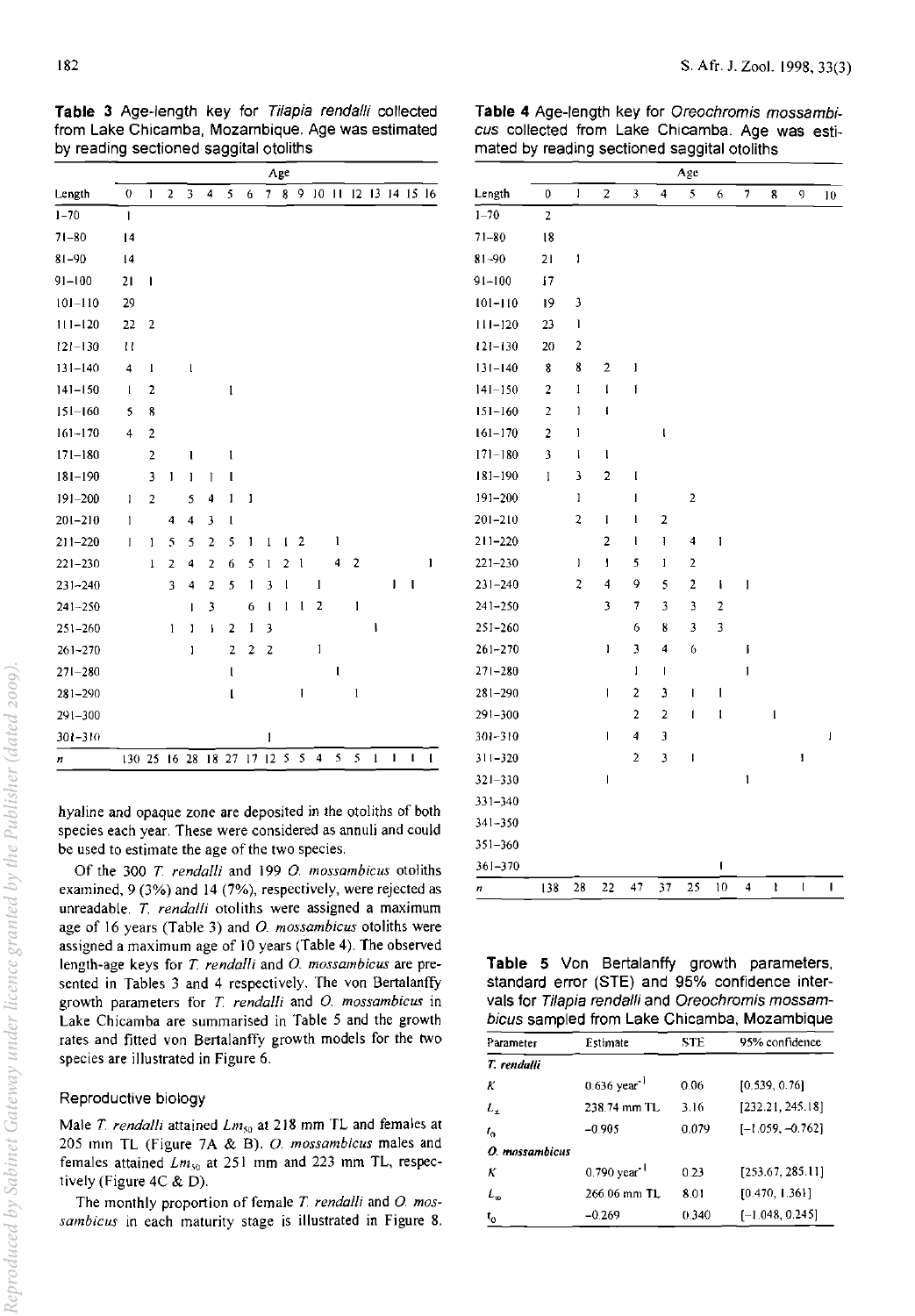

Figure 6 Observed mean lengths-at-age  $\pm$  standard deviation of *Tilapia rendaili* (A) and *Oreochromis mossambicus* (8) sampled from Lake Chicamba, Mozambique. The curve was fitted using the specialised von Bertalanffy growth model.



Figure 7 Logistic ogives fitted to the percentage of sexually mature *Tilapia rendalli* males (A), *T. rendalli* females (8), *Oreochromis mossambicus* males (C) and females (D) from Lake Chicamba, Mozambique. *Lmso* = total length at 50% maturity.

During April 1996 less than 20 mature female *T rendalli* and during June 1996 less than 20 mature female *T rendalli* and 0. *mossambicus* were sampled. Therefore, these data have been excluded from Figure 8. From October to January, over 60% of female *T rendalli* were in the 'ripe' condition (Figure 8). The proportion of ripe female redbreast tilapia decreased sharply in February to IS%, with the majority of females (69%) being in the 'spent' condition (Figure 8). During July 1996 and August 1996 no 'ripe' females were recorded



**Figure 8** Monthly maturity stages of female *Tilapia rendalli*  $(n = 1)$ 20 I) and *Oreochromis mossumbicus (n* = 228) sampled from Lake Chicamba. Mozambique.

(Figure 8). By September 1996, the proportion of ripe females increased to 38% (Figure 8). The proportion of ripe females was significantly dependent on season ( $\chi^2$  = 62.08, *df*  $=$  2), however there was no difference in the proportion of ripe females between drawdown summer and flooding sum~ mer ( $\chi^2$  = 0.267, *df* = 1).

Over 50% of *O. mossambicus* were in the ripe condition between October and March (Figure 8). By April 1996 this proportion had dropped to 4S% and in May, July and August no ripe female O. *mossambicus* were sampled (Figure 8). The proportion of ripe females was significantly dependent on season ( $\chi^2$  = 49.63,  $df$  = 2). However, there was no significant difference between drawdown and flooding summer ( $\chi^2$  =  $0.200, df = 1$ ).

In both species the mean GSI values in summer (October to March) were significantly higher than in winter (May to August) GS1  $(p < 0.05$ ; Figure 9). GSI values during the drawdown and flooding summer did not differ significantly from each other.

### Juvenile cichlid densities

In the shallow littoral  $(6.5 \text{ m})$  juvenile cichlid densities were highest in January (8.4 fish/m<sup>2</sup>) and April (8.9 fish/m<sup>2</sup>) and lowest in September  $(0.1 \text{ fish/m}^2)$  and October  $(0.3 \text{ fish}/1)$ m<sup>2</sup>; Figure 10). During the other months juvenile cichlid densities ranged from 2.2 fish/m' to S.8 fish/m' (Figure 10). Juvenile cichlid densities in the lake margins were significantly higher during the summer flooding phase of the dam than during the winter and summer drawdown phases  $(p \leq 0.05)$ ; Figure 7). At depths of up to 2 m similar results were obtained. Cichlid densities during the flooding summer ( $2.4 \pm$ 2.1 fish/m<sup>2</sup>) were significantly higher than during the summer drawdown phase  $(0.9 \pm 1.3 \text{ fish/m}^2$ ;  $p < 0.05$ ). In addition, drawdown summer cichlid density did not differ significantly from winter cichlid density  $(0.5 \pm 0.4 \text{ fish/m}^2)$ .

## **Discussion**

Growth rings on hard structures such as scales, otoliths and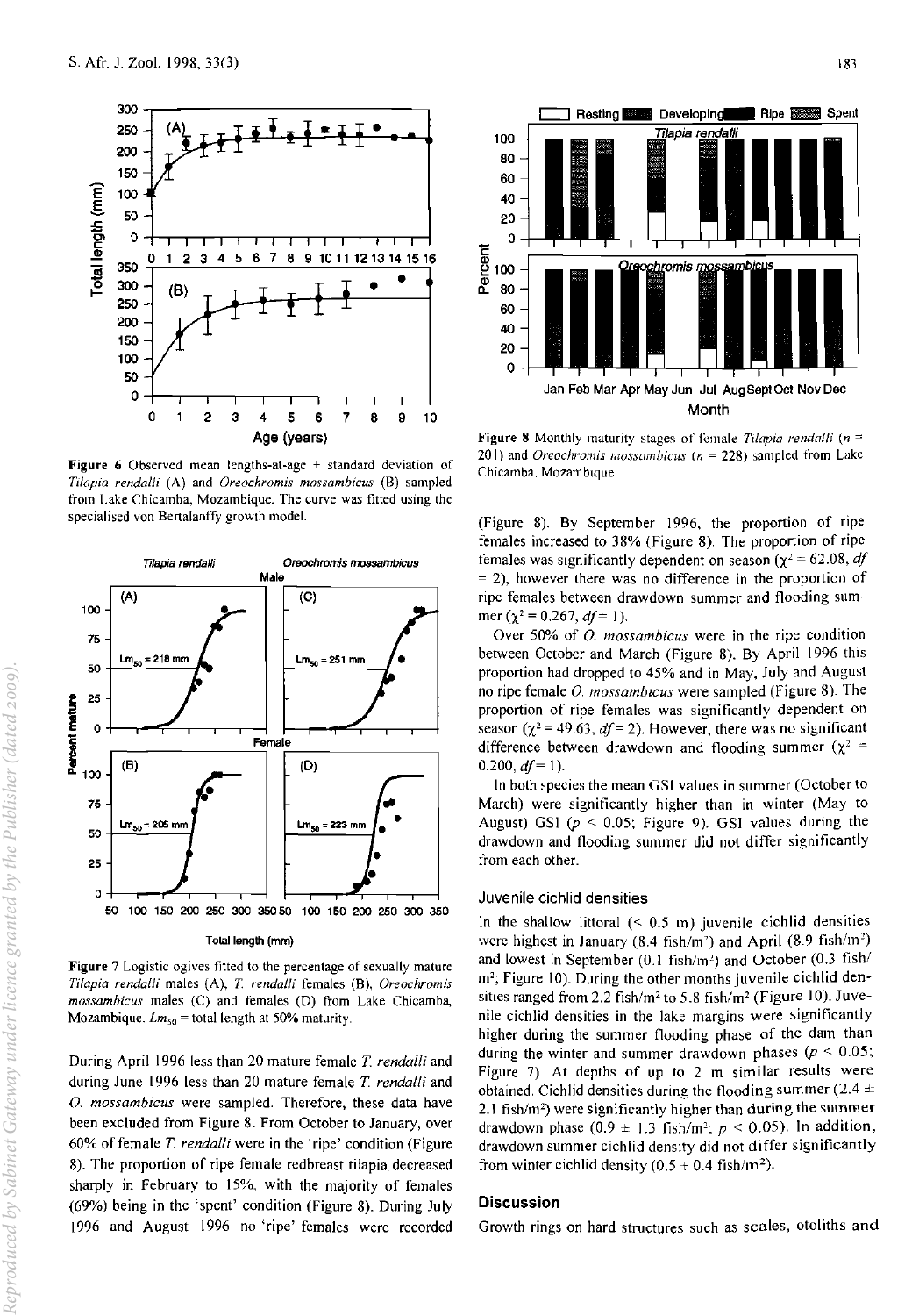

#### **Month**

**Figure 9** Monthly gonadosomatic indices  $\pm$  standard deviation for **female** *Tilapia rendalli (n* **= 201) and** *Oreochromls mossambicus (n*  **= 208) sampled from Lake Chicarnba, Mozambique.** 



**Figure 10 Monthly juvenile cichlid densities expressed as fish per m2 in the shallow littoral areas of Lake Chicamba, Mozambique.** 

**spines, are formed as a response to one or more environmen**tal variables that reduce metabolic rate and result in a slowing of the growth rate (Gauldie & Nelson 1990). In tropical and subtropical waters, the period during which rings are formed in the hard parts of cichlids varies considerably. Annulus formation in cichlids from the Kafue floodplain *(Oreochromis andersonii* and *Tilapia rendalli*) and the Okavango delta (O. andersonii and O. macrochir) occurred during summer (Dudley 1974; Kapetsky 1974; Booth el *al.* 1995; Booth & Merron 1996). In these and other tropical and subtropical areas ring **formation has been attributed to a decrease in somatic metabolic rate resulting from reproductive activities such as courtship, nesting behaviour, movement to and from nesting areas**  and temporal variation in feeding (Garrod 1959; Bruton & Allanson 1974; Pannella 1974; Hecht 1980a) rather than to a **climatic winter. However, ring fonnation in hard tissues dur-** **ing winter has been recorded in several localities. Ring formation in** *0. mossamhicus* **scales in a number of Transvaal**  impoundments occurred in August marking the end of winter (Le Roux 1961). This winter 'check' was confirmed in otoliths of 0. *mossamhicus* sampled from the Luphephe/ Nwanedzi impoundment in South Africa (Hecht 1980a). However, the deposition of a second opaque band coinciding with peak reproductive activity was also noted in this population (Hecht 1980a).

The formation of a single opaque band (transmitted light) in the otoliths of T. *rendalli* and *O. mossambicus* in Lake Chicamba during July and August (Figure 4A & B) corresponds **with the end of winter, when water temperatures are at their**  lowest and the lake is in its drawdown phase (Figure 2 & 3). Since reproductive activity of these two species in Lake Chicamba is confined to the summer period from October to April, the formation of otolith rings is not a consequence of reproductive activity in this locality. Although it was not pos**sible to determine accurately what factors were responsible**  for ring formation in the otoliths of the two cichlids in Lake Chicamba, it is likely that low winter temperatures and decreased food availability during the drawdown phase contribute to the formation of the rings.

The initial growth rate of both species was rapid, with asymptotic length being reached within three years (Figure 6). Since both species mature at lengths corresponding to ages of 2+ years (Table 6), the attainment of asymptotic length **occurs soon after sexual maturation and reflects a shift from somatic growth to reproductive energy requirements. This**  growth pattern is typical of many cichlid populations (Bruton & Allanson 1974; Hecht 1980a; van der Waal 1985) and allows the juvenile fishes to attain quickly a size large enough **to avoid predation and simultaneously to reach sexual maturity to enable reproduction in unstable environments.** 

The high variability in growth rate and the length-at-50% maturity in cichlids are evident when the data from this study are compared to those from other populations (Table 6). These variations have been linked to reservoir size (De Silva 1986), habitat stability (Noakes & Balon 1982) and food availability (Balon & Coche 1974). James & Bruton (1992) recorded lengths at maturity ranging from 110 mm SL to 265 mm SL for male *O. mossambicus* in water bodies in the Eastern Cape. The large variation in the length at maturity has been attributed to the response of the fish to environmental variability (James & Bruton 1992). Greater lengths at maturity have been recorded in stable environments (De Silva 1986; James & Bruton 1992) and smaller lengths at maturity have been found in harsher habitats, such as smaller dams in which food is limiting and high temperature fluctuations are common (James & Bruton 1992).

The growth rate of 0. *mossamhicus* and *T rendalli* in Lake Chicamba is relatively fast when compared to other populations in the southern African region (Table 6). The growth **rate of** *0. mossambicus* **in Lake Chicamba was faster than in**  Lake Sibaya (Bruton & Allanson 1974) but was similar to the population from the Luphephe/Nwanedzi impoundment described by Hecht (1980a) for the first three years. However, **slower growth and smaller maximum size of 0.** *rnossarnhicus*  in Lake Sibaya can be attributed to early maturity and precocious breeding in this abiotically harsh environment (Bruton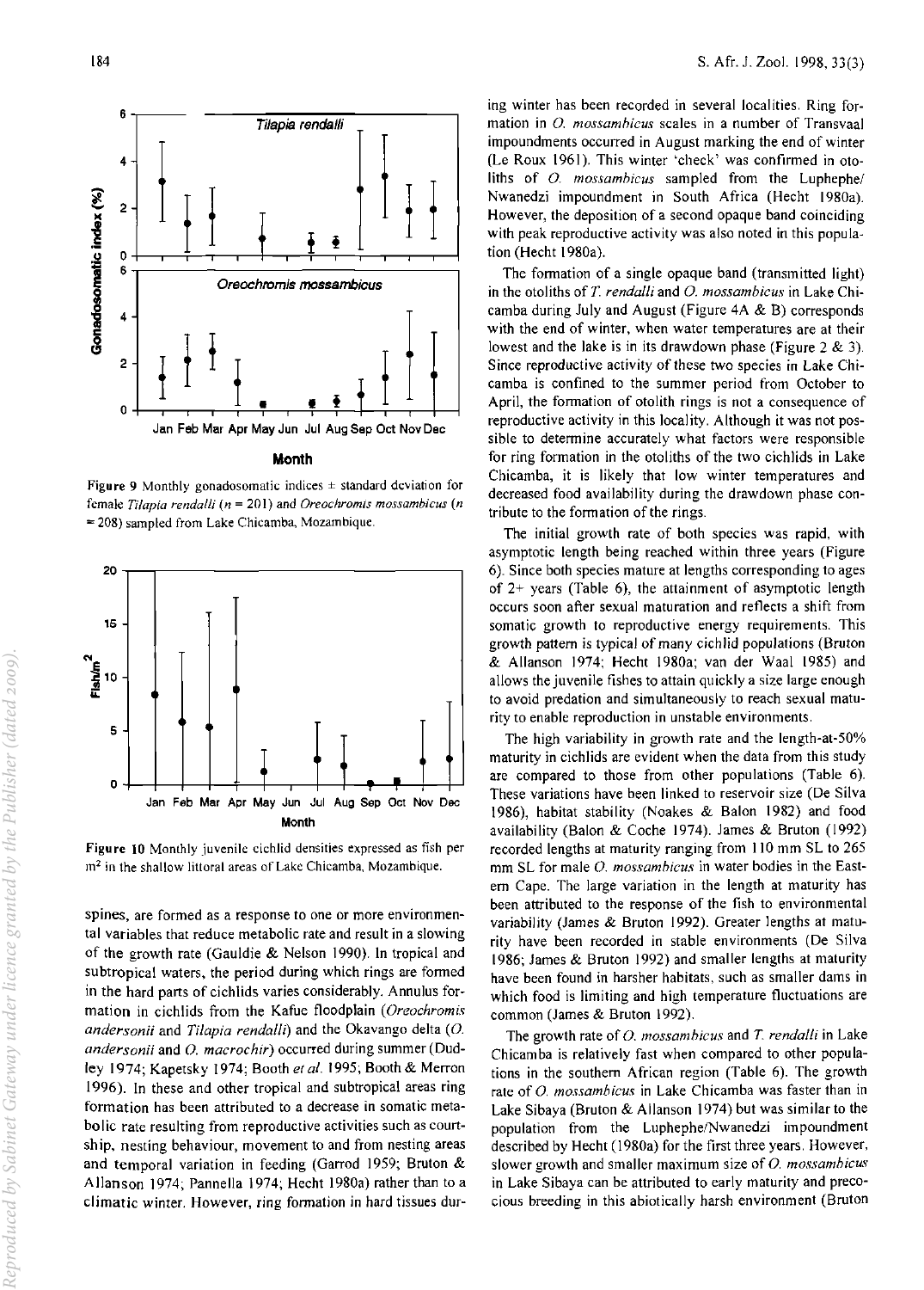**Table 6** Length-at-50% maturity  $(Lm_{50})$ , calculated length-at-age and the von Bertalanffy growth parameters for Oreochromis mossambicus and Tilapia rendalli in southern African water bodies based on published data. All data have been standardised to standard length (SL). ( $m = male$ ,  $f = female$ ,  $t = both$  sexes)

|                            |                |               |          |     |                         |                 |     |     | Length (mm SL)-at-age (years) Growth parameters |       |           |
|----------------------------|----------------|---------------|----------|-----|-------------------------|-----------------|-----|-----|-------------------------------------------------|-------|-----------|
| Locality                   |                | Sex $Lm_{50}$ | $\theta$ | 1   | $\overline{2}$          | 3               | 4   | 5   | τ,                                              | $L_m$ | Κ         |
| O. mossambicus             |                |               |          |     |                         |                 |     |     |                                                 |       |           |
| Chicamba <sup>1</sup>      | m              | 171           |          |     |                         |                 |     |     |                                                 |       |           |
|                            | ť              | 161           |          |     |                         |                 |     |     |                                                 |       |           |
|                            | $\mathbf{t}$   |               |          | 134 |                         |                 |     |     | 176 198 207 198 -0.269 212 0.790                |       |           |
| Luphephe <sup>2</sup>      | t              | nd            |          | 110 |                         | 168 206 225 234 |     |     | $-0.299$ 273 0.425                              |       |           |
| Sibaya <sup>3</sup>        | m              | 120           |          | 85  | 124                     | 148             | 177 | 187 | $-0.360$                                        |       | 217 0.358 |
|                            | ť              | 100           |          | 83  | 113                     | 134             | 147 | 166 | $-1.054$ 217 0.240                              |       |           |
| Mill tarm dam <sup>4</sup> | $\mathfrak{m}$ | 265           | 185      | 224 |                         | 256 282 304 322 |     |     | $-3.154$ 406 0.193                              |       |           |
|                            | f              | 263           |          |     | 132 200 246 278 300 315 |                 |     |     | $-1.272$ 348 0.376                              |       |           |
| Bradshaw's                 |                |               |          |     |                         |                 |     |     |                                                 |       |           |
| Mill dam <sup>4</sup>      | m              | 168           | 51       | 122 |                         |                 |     |     | 173 211 239 260 -0.578 317 0.306                |       |           |
|                            | f              | 186           | 50       |     |                         |                 |     |     | 166 212 230 238 240 -0.248 242 0.924            |       |           |
| T. rendalli                |                |               |          |     |                         |                 |     |     |                                                 |       |           |
| Chicamba <sup>1</sup>      | m              | 171           |          |     |                         |                 |     |     |                                                 |       |           |
|                            | ť              | 161           |          |     |                         |                 |     |     |                                                 |       |           |
|                            | t              |               | 82       | 132 | 158                     | 172             | 180 |     | $184 - 0.905$                                   |       | 188 0.636 |
| Liambezi <sup>5</sup>      | m              | 109           | 108      | 119 | 129                     | 181             | 203 | 216 | $-1.953$                                        |       | 240 0.479 |
|                            | f              | 109           |          | 117 | 173                     | 190             | 198 | 207 | $-0.935$ 366 0.128                              |       |           |
| Kariba <sup>6</sup>        | m              | 184           |          |     |                         |                 |     |     |                                                 |       |           |
|                            | f              | 168           |          |     |                         |                 |     |     |                                                 |       |           |
|                            | t              |               |          | 72  | 115                     | 151             | 183 | 211 | $-0.419$ 387 0.145                              |       |           |

**IPresent study — Lake Chicamba, Mozambique: <sup>2</sup>Hecht <b>1980a** — Luphephe/ **Nwanedzi impoundment, South Africa; <sup>3</sup>Bruton & Allanson (1974) -- Lake** Sibaya, South Africa; <sup>4</sup>James (1989) - Eastern Cape, South Africa; <sup>5</sup>van der **Waal (1985) - Lake Liambezi, Botswana: 6Kolding ef al. (1992) - Lake**  Kariba, Zimbabwe.

1979). When the Lake Chicamba population was compared to temperate populations in the Eastern Cape of South Africa (James 1989), it was slower growing than the Mill fann dam **population where feeding conditions were highly favourable,**  but grew faster than the Bradshaw's mill dam population where feeding conditions were less favourable (James 1989).

The growth rate of *T. rendalli* in Lake Chicamba was similar to that in Lake Liambezi (van der Waal 1985) and Lake Kariba (Kolding, Tirasin & Karenge 1992) for the first three years, whereafter the growth in Lake Chicamba was slower (Table 6). However, the Lake Liambezi *T. rendalli* population **was aged using scales which have been shown to be poor**  indicators of age after asymptotic length has been attained (Hecht 1980a; Booth *ef al.* 1995). Since the oldest *T. rendalli*  sampled in Lake Chicamba was 16 years and the oldest fish in Lake Liambezi was 7 years old, it is possible that the larger lengths-at-age in this locality are an effect of age underesti**mation.** 

*T. rendalli* and 0. *mossambicus* from Lake Chicamba are relatively large when they reach *Lm<sub>50</sub>* (Table 6). The large size at maturity is similar to the lengths at maturity recorded

for *T. rendalli* in Lake Kariba (Kolding *ef al.* 1992) and 0. *mossambicus* in Sri Lankan reservoirs (De Silva 1986). Lake **Kariba and the Sri Lankan reservoirs tend towards environ**mental stability. In contrast, the abiotically harsh environment of Lake Sibaya has led to early maturation and precocious breeding in *O. mossambicus*, despite the large area of the lake (Bruton 1979). Similarly, *T. rendalli* in the shallow Lake Liambezi also mature at a relatively smaller **size although the temperature regime and surface area (Sea**man, Scott, Walmsley. van der Waal & Toerien 1978) are similar to Lake Chicamba. The relatively large length-at-50% maturity of *T. rendalli* and 0. *mossambicus* in Lake Chicamba is indicative of a precocial life history style associated with environmental favourability (Noakes & Balon 1982: James & Bruton 1992).

Spawning periodicity in cichlids is often independent of flooding but has been linked to other factors such as water temperature and day length (Fryer & lies 1972; Bruton & Allanson 1974; van der Waal 1985; James & Bruton 1992; Lowe-McConnell 1991: Merron & Bruton 1993). This is **illustrated in the Phongoio floodplain where 0.** *mossombicus*  dominates after a period of flood failure (Merron & Bruton 1993). Similarly, in Lake Liambezi the spawning of *T. ren*dalli was not dependent on flooding (van der Waal 1985). In Lake Chicamba, the reproductive activity of both cichlids was confined to the summer period from September to May (Fig**ure 8 & 9), when mean water temperatures were in excess of**  24°C (Figure 3). Since the gonadosomatic indices and the proportion of ripe individuals in both species did not differ **significantly throughout summer, it was concluded that gonad development and spawning were independent of flooding in**  this locality.

**Since tilapias have evolved under riverine conditions**  (Fryer & lies 1972; Greenwood 1974), where fluctuating **water levels and flooding are common, the tilapias may retain**  the ability to successfully utilise flooded habitats in lacustrine conditions. The higher density of juvenile cichlids, both in the shallow littoral zone and up to a depth of 2 m, during the flooding phase of the lake from January to April, than during the drawdown phase from September to December (Figure 10), suggests that the recruitment of juvenile cichlids into the **lakes' littoral area was dependent on flooding.** 

Welcomme (1979) showed that the higher the magnitude of the flood and the longer its duration on the floodplain. the greater the overall production of fish. In non-cichlid species **such as** *Percajlavescens, Morone chrysops* **and centrarchids, reproductive success was found to be enhanced when flooded vegetation was available during the spawning and nursery**  period (Martin, Mengel, Novotny & Walburg 1981). In addi**tion, the breeding success and recruitment of** *Oreochromis andersonii* and *O. macrochir* in the Kafue floodplain was much better during years with high flood levels (Dudley 1972). De Silva (1985) suggested that fluctuations in lake **level could influence reproductive output of O.** *l1Iossambicus*  **in Sri Lankan lakes to such an extent that the commercial**  catches were affected three years later.

*T. rendalli* falls within the reproductive guild of guarders whilst O. mossambicus is a mouthbrooder (Balon 1975). Since both species build nests in shallow water (Bruton & Boltt 1975; Bruton & Kok 1980) the large drawdowns in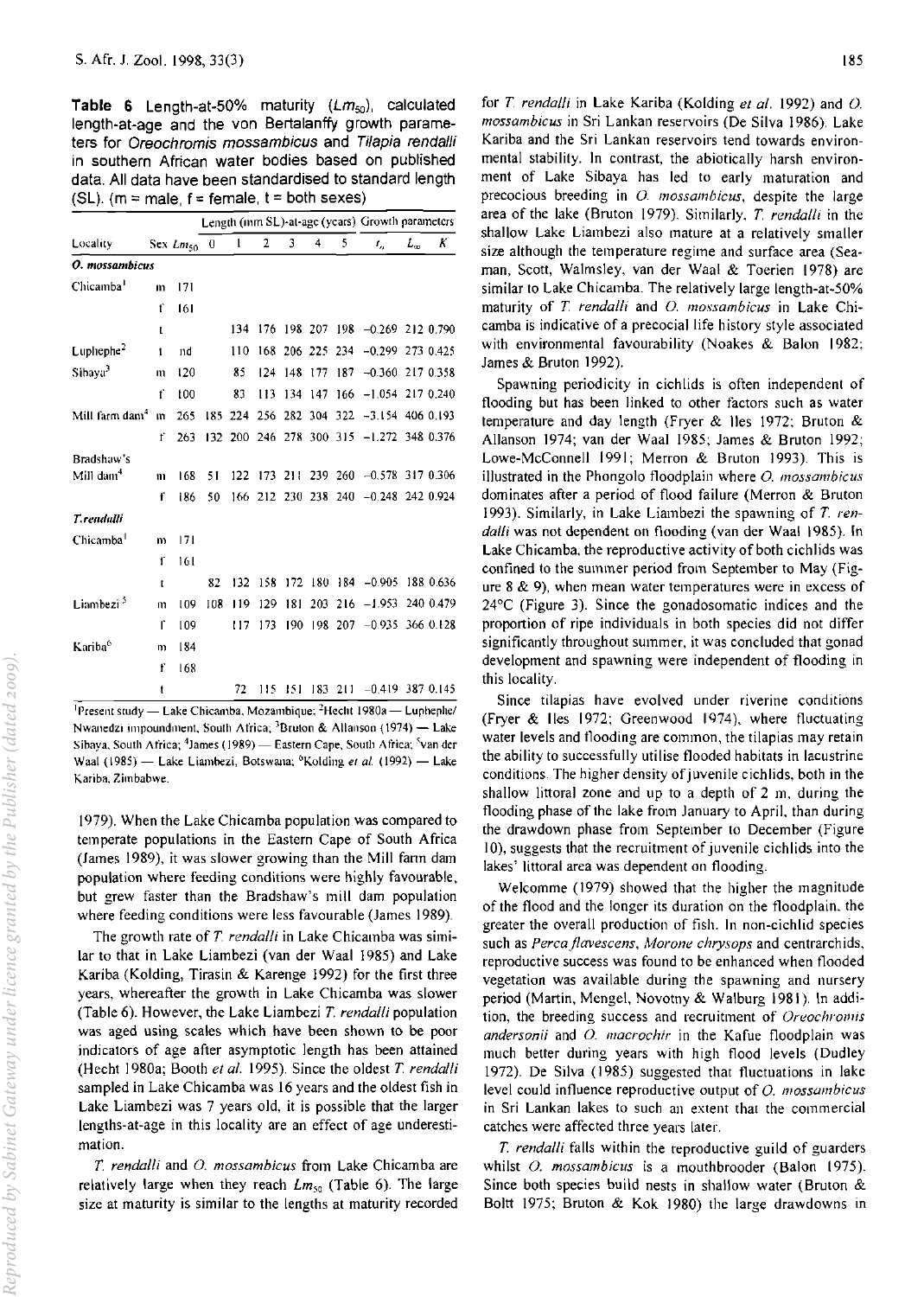Lake Chicamba may impede nest building and guarding activity in these two cichlids. However, other factors such as increased food availability and cover associated with flooding may also contribute to increased recruitment of cichlids during this time.

*T. rendalli* is generally regarded as a macrophytic browser but, like many other cichlids, it feeds opportunistically on a variety of food sources including aquatic insect larvae and zooplankton (Munro 1967; Wagner & Rowe-Rowe 1972; Caulton 1976). Young 0. *mossambicus* have been reported to feed mainly on diatoms in the detrital floc, periphyton and zooplankton (Le Roux 1956; Bruton & Boltt 1975; Whitfield & Blaber 1978; De Moor, Wilkinson & Herbst 1986). During the flooding phase on Lake Chicamba, vegetation with a mean dry biomass of 820 *g/m'* is submerged (Weyl, unpublished data). During the flooding phase from January 1996 to April 1996 the lake level rose by 7.92 m (Figure 2), inundating an area of 17.2 km' and a total dry plant biomass of approximately 14100 tons. Thus, flooding provides an immediate though temporary food supply of submerged vegetation for *T. rendalli,* and the decaying vegetation provides a nutrient source for increased primary productivity that leads to an increase in the availability of planktonic diatoms and periphyton for 0. *mossambicus.* This increase in the availability and quality of food leads to improved growth, which may ultimately enhance survival through avoidance of predation and increased competitiveness. In the Kafue floodplain up to 75% of the expected first year growth in *Oreochromis andersonii*  and *Oreochromis macrochir* took place within six weeks of the peak flood (Dudley 1974, 1979).

The effect of submerged vegetation on prey evasion has been widely documented (Strange, Berry & Schreck 1975; Gotceitas & Colgan 1989; Savino & Stein 1982; Godinho & Ferreira 1994; Werner, Gilliam, Hall & Mittelbach 1983). In Lake Kariba, juvenile *T. rendalli* inhabit densely vegetated nursery areas in the littoral zone to avoid intense predation by *Hydrocynus vitlatus* (Donnelly 1969). In largemouth bass *Microplerus sa/moides* piscivory is mediated by the abundance of aquatic vegetation (Bettoli, Maceina & Betsill 1992). Heman, Campbell & Redmond (1969) showed that the density of *Lepomis macrochirus* fry was reduced after a reservoir drawdown. This reduction was attributed to increased predation by bass as vegetation cover was eliminated by falling lake levels. In Lake Chicamba predation on juvenile cichlids by the alien *Micrapterus sa/maides* (Weyl & Hecht in press) during periods of reduced vegetation cover may partly explain the reduced recruitment of juvenile cichlids during the drawdown phase.

Although it was not possible to attribute the reduction of recruitment in juvenile cichlids during periods of drawdown to anyone factor, the increase in food availability and cover during flooding, coupled with the possibility of increased spawning success, are likely to contribute towards the increase of recruitment during this period.

This study has shown that 0. *mossambicus* and *T. rendalli*  in Lake Chicamba display precocial life history traits such as a long lifespan and a large size at maturity. In addition, spawning in *T. rendalli* and 0. *mossambicus* was independent of flooding, but recruitment of juveniles of both species was highly dependent on the flooding of the vegetated lake margins. The failure of an annual drawdown phase, during which the depleted vegetation can recover, followed by a flooding phase may therefore lead to recruitment reduction in Lake Chicamba. Future management of the *T. rendalli* and 0. *mossambicus* stocks in Lake Chicamba must take into account not only the rapid growth rate of these cichlids but also the relatively large size-at-50% maturity and the dependence of recruitment on flooding and drawdown events.

## Acknowledgements

We are grateful to the Mozambique government and the Department of Agriculture and Fisheries of Manica Province for permission to perform research at Lake Chicamba. The project was funded by the Gesellschaft für Technische Zusammenarbeit (GTZ GmbH), Eschborn.

## References

- ARTHINGTON, A.H. & MILTON, D.A. 1986. Reproductive biology, growth and age composition of the introduced *Oreochromis mossamhiclis* (Cichlidae) in two reservoirs, Brisbane, Australia. *Env. BioI. Fish.* 16: 257-266.
- BALON, E.K. 1975. Reproductive guilds of fishes: a proposal and definition. J *Fish. Res. Bd Can.* 32. 821-864.
- BALON, E.K. 1979. The juvenilisation process in phylogeny and the altricial precocial forms in the ontogeny of fishes. *Fny. Biol. Fish.* 4: 97-101.
- BALON, E.K. 1981. Saltatory process and altricial to precocial forms in the ontogeny of fishes. *Amer. Zoo.* 21: 583-596.
- BALON, E.K & COCHE. A.G. 1974. Lake Kariba: a man made tropical ecosystem in Central Africa. *Monographiae Biologicae*, 24. Dr W Junk Publisher, The Hague. 767 pp.
- BEAMISH, R. J. & MCFARLANE, G.A. 1987. Current trends in age determination methodology. In: Age and Growth of Fish. (eds.) R.C. Summerfelt & G.E. Hall. pp. 15-42. Iowa State University Press, Ames.
- BETTOLI, P.W., MACEINA, M.J. & BETSILL, R.K. 1992. Piscivory in largemouth bass as a function of aquatic vegetation abundance. N. Am. J. Fish. Man. 12: 509-516.
- BOOTH, A.J. & MERRON. G.S. 1996. The age and growth of the greenhead tilapia *Oreochromis macrochir* (Pisces: Cichlidac) from the Okavango Delta, Botswana. *lIydrohioiogia* 32 I: 29- 34.
- BOOTH, A.J., MERRON, G.S. & BUXTON, C.D. 1995. The growth of *Oreochromis andersonii* (Pisces: Cichlidae) from the Okavango Delta, Botswana, and a comparison of scale and otolith methods of ageing. *Env. Bioi. Fish.* 43: 171-178.
- BOXRUCKER, J. 1986. A comparison of the otolith and scale methods for ageing white crappies in Oklahoma. N. *Am. J. Fish. Man.* 6: 122-125.
- BRUTON, M.N. 1979. The fishes of Lake Sibaya. In: Lake Sibaya. (ed.) B.R Allanson. *Monographiae Bioiogiacae* 30. pp. 102-245. Dr W Junk Publishers, The Hague.
- BRUTON, M.N. & ALLANSON, B.R. 1974. The growth of *Tilapia mossambica* Peters (Pisces: Cichlidae) in Lake Sibaya, South Africa. J. *Fish BinI.* 6: 701-715.
- BRUTON, M.N. & BOLTT, R.E. 1975. Aspects of the biology of *Tilapia mossambica* Peters (Pisces: Cichlidae) in a natural freshwater lake (Lake Sibaya. South Africa). J. *Fish Bio!.* 7: 423-445.
- BRUTON, M.N. & KOK, H.M. 1980. The freshwater fishes of Maputaland. In: Studies on the ecology of Maputaland. (Eds.) M.N. Bruton & Cooper. K.H. pp. 210-244. Rhodes University. Grahamstown, and the Natal Branch of the Wildlife Society of Southern Africa, Durban.
- BL'CKLAND. ST. 1984. Monte Carlo contidence intervals.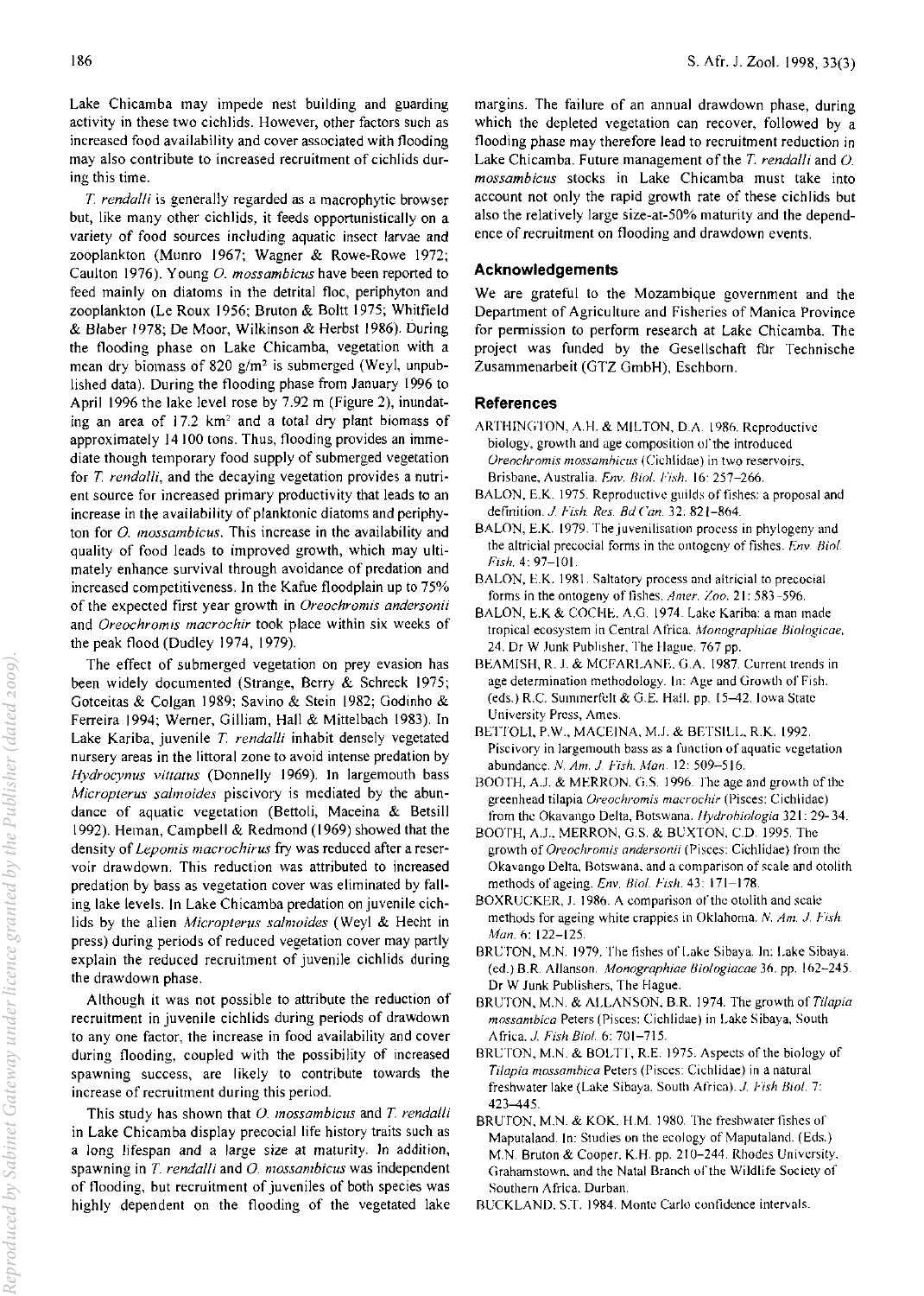*Biometrics* 40: 811-817.

- CAULTON. M.S. 1976. The energetics of metabolism, feeding and growth of sub-adult *Tilapia rendaili* Boulenger. Ph.D. Thesis. University of Rhodesia, Salisbury. Rhodesia. 142 pp.
- DE MOOR, F.C., WILKINSON, R.C. & HERBST, H.M. 1986. Food and feeding habits of *Oreochromis mossambicus* (Peters) in hypertrophic Hartebeespoort Dam. South Africa. *S. Afr.* J *Zool.*  21: 170-176.
- DE SILVA, S.S. 1985. Observations on the abundance of the exotic cichlid *Sarotherodon mossambicus* (Peters) in relation to fluctuations in the water levels in a man-made lake in Sri Lanka. *Aquacllit. Fish. Man.* 16: 265-272.
- DE SILVA, S.S. 1986. Reproductive biology of *Oreochromis mossambicus* populations of man made lakes in Sri Lanka: a comparative study. *Aquacult. Fish. Man.* 17: 31-47.
- DONNELLY, B.G. 1969. A preliminary survey of Tilapia nurseries on Lake Kariba during *1967/68.lfydrobiologia* 34: 195-206.
- DUDLEY. R.G. 1972. Biology of *Tilapia* of the Kafue floodplain, Zambia: Predicted effects of the Kafue Gorge Dam. Ph.D. Dissertation. University of Idaho, Moscow. USA. 50 pp.
- DUDLEY, R.G. 1974. Growth of *Tilapia* of the Kafue floodplain Zambia: Predicted effects of the Kafue Gorge Dam. Trans. Am. *Fish. Soc.* 103: 281-291.
- DUDLEY, R.G. 1979. Changes in the growth and size distribution of *Sa rothe rod on macrochir* and *Sarotherodon andersonii* from the Kafue floodplain, Zambia, since construction of the Kafue Gorge Dam. 1. *Fish Bioi.* 14: 205-223.
- EFRON, B. 1982. The jackknife. the bootstrap and other resampling plans. Society for Industrial and Applied Mathematics, Philadelphia. 92pp.
- FRYER, G. & ILES, T.D. 1972. The cichlid fishes of the Great Lakes of Africa. Oliver & Boyd, Edinburgh. 641 pp.
- GARROD. DJ. 1959. The growth of *Tilapia escillenta* Graham in Lake Victoria. *flydrobiologia* 12: 26&-298.
- GAULDIE. R.W. & NELSON, D.G.A .. 1990. Otolith growth in tishes. *Comp. Biochem. Physiol.* 97A: 119-135.
- GODINHO, F.N. & FERREIRA, M.T. 1994. Diet composition of largemoulh black bass. *Micropterus salmoides* (Lacepede). in southern Portuguese reservoirs: its relation to habitat characteristics. *Fish. Man. Ecol.* I: 129-137.
- GOTCEITAS, V. & COLGAN, P. 1989. Predator foraging success and habitat complexity: quantitative test of the threshold hypothesis. *Decologia* 80: 158-166.
- GREENWOOD. P.II. 1974. The cichlid fishes of Lake Victoria. East Africa: the biology and evolution of a species tlock. *Bull. Brit. Mus. (Nat.Hist.) Zool. Suppl.* 6: 1-134.
- IIAMMERS. B.E. & MIRANDA, L E. 1991. Comparison of methods for estimating age. growth and related populalion characteristics for white crappies. *N. Am. J. Fish. Man.* **11:** 492-498.

*Reproduced by Sabinet Gateway under licence granted by the Publisher (dated 2009).*Reproduced by Sabinet Gateway under licence granted by the Publisher (dated 2009).

- HECIIT, T. 1980a. A comparison between otolith and scale methods of ageing, and the growth of *Sarotherodon mossambicus* (Pisces: Cichlidae) in a Venda impoundment (Southern Africa). *S. Air. J. Zool.* 15: 222-228.
- HECHT, T. 1980b. Age, growth, reproduction and mortality of the butter catfish *Eutropius depressirostris* (Schilbeidae: Pisces) in a Venda impoundment (South Africa). 1. *Limnol. Soc. sthn. Afr.* 6: 39-45.
- HEMAN. ML, CAMPBELL, R.S. & REDMOND. LC. 1969. Manipulation of fish populations through reservoir drawdown. *Trans. Am. Fish. Soc.* 98: 293-304.
- HUGHES. G.S. 1986. Examining methods of fitting age/length data to the von Bertalanffy growth curve with a view to applying a simplified version of the Beverton and Holt Yield per Recruit model. Unpublished internal Report, University of Cape Town. 70pp.
- JAMES, N.P.E. 1989. A life-history approach to the biology of *Oreochromis mossambicus* (Pisces: Cichlidae) in the Eastern Cape. South Africa. M.Sc. Thesis. Rhodes University. Grahamstown. South Africa. 206 pp.
- JAMES. N.P.E. & BRUTON, M.N. 1992. Alternative life history traits associated with the reproduction of *Oreocitromis mossambicus* (Pisces: Cichlidae) in small water bodies of the eastern Cape, South Africa. *Env. BIOI. Fish* 34: 379-392.
- KAPETSKY, J.M. 1974. The Kafue River floodplain: an example of pre-impoundment potential fish production. In: Lake Kariba: a man-made tropical ecosystem in Central Africa. (eds.) E.K. Balon & A.G. Coche. pp. 497-523. Dr W. Junk Publishers, The Hague.
- KING. M. 1995. fisheries biology. assessment and management. Fishing News Books, Blackwell Science Ltd. London. 341 pp.
- KOLDING. J.. T1RASIN. E.M. & KARENGE. L 1992. Growth. mortality. maturity and length weight parameters of fishes in Lake Kariba. Africa. *ICLARMQ.* 15(4): 39-41.
- LE ROUX, P.J. 1956. Feeding habits of the young of four species of tilapia. S. *Afr.1. SCI.* 53: 33-37.
- LE ROUX, P.J. 1961. Growth of *Tilapia mossambicus* Peters in some Transvaal impoundments. *flydrobiologia* 18: 165-175.
- LOWE-MCCONNELL. R.H. 1958. Observations on the biology of *Tilapia nilotica* Linne in East African waters. *Revue Zoo/. Bot. Air* 57: 13<1--170.
- LOWE-MCCONNELL. R.H. 1991. Ecology of eichlids in South American and African waters. excluding the African Great Lakes. In: Cichlid fishes: behaviour. ecology and evolution. (ed.) M.H.A. Keenleyside. Ch.3. Chapman and Hall. London.
- MARTIN, D.B., MENGEL, L.J., NOVOTNY, J.F & WALBURG. C.H. 1981. Spring and summer water levels in a Missouri river reservoir: effects on age-O fish and zooplankton. *Trans. Am. Fish.*  Soc. 110: 370-381.
- MERRON. G.S. & BRUTON. M.N. 1993. Implications of water release from the Phongolapoort dam for the fish and fishery of the Phongolo floodplain. Zululand. S. Afr. J. Aquat. Sci. 19: 34-49.
- MUNRO, J.L. 1967. The food of a community of east African freshwaterfish. J. *Zool.. Lond.* 131: 389-415.
- NOAKES, D.L.G. & BALON, E.K. 1982. Life histories of tilapias: an evolutionary perspective. In: The biology and culture of tilapias, (ed.) R.S.V. Pullin and R.H. Lowe-McConnell. pp. 61-82. ICLARM Conference Proceedings 7. Manila. Philippines.
- PANNELLA, G. 1974. Otolith growth patterns: an aid to age determination in temperate and tropical fishes. In: Ageing of Fishes. (ed.) T.E. Bagenal. pp. 28-39. Unwin Brothers. London.
- PUNT, A.E. & HUGHES, G.S. 1992. PC-YIELD II User's Guide. Benguela Ecology Programme Reporl No. 26. Foundation tor Research Development. South Africa. 36pp.
- RICKER. W.E. 1975. Computation and interpretation of biological statistics of fish populations. *Fish. Res. Bd Can. Bull.* 191: 1-382.
- ROBEL US, R. & VISSERS, c. 1984. Impacto ambicntal do Projecto florestal em Manica: A Pesca do Lago Chicamba. Grupo Estudos Ecologicos, Instituto National de Saude. Ministerio da Saude, Maputo, Mozambique (Bulletin 12). 43pp.
- SAVINO, J.F. & STEIN, R.A. 1982. Predator-prey interaction between largemouth bass and bluegills as influenced by simulated. submerged vegetation. *Trans. Am. Fish. Soc.* 111: 255-266.
- SEAMAN, M.T., SCOTT. W.E .. WALMSLEY. R.D .. VAN IlER WAAL, B.C.W & TOERIEN, D.F. 1978. A limnological investigation of Lake Liambezi, Caprivi. *J. Limnol. Soc. sthn Afr.* 4(2): 129-144.
- STRANGE, R., BERRY. C & SCHRECK. C. 1975. Aquatic plant control and reservoir fisheries. In: Black bass biology and management, (ed.) H. Clepper. pp. 513-523. Sport Fishing Institute. Washington DC, USA.

STRECK, C. 1994. Erfassung von Landnutzungsveranderungen